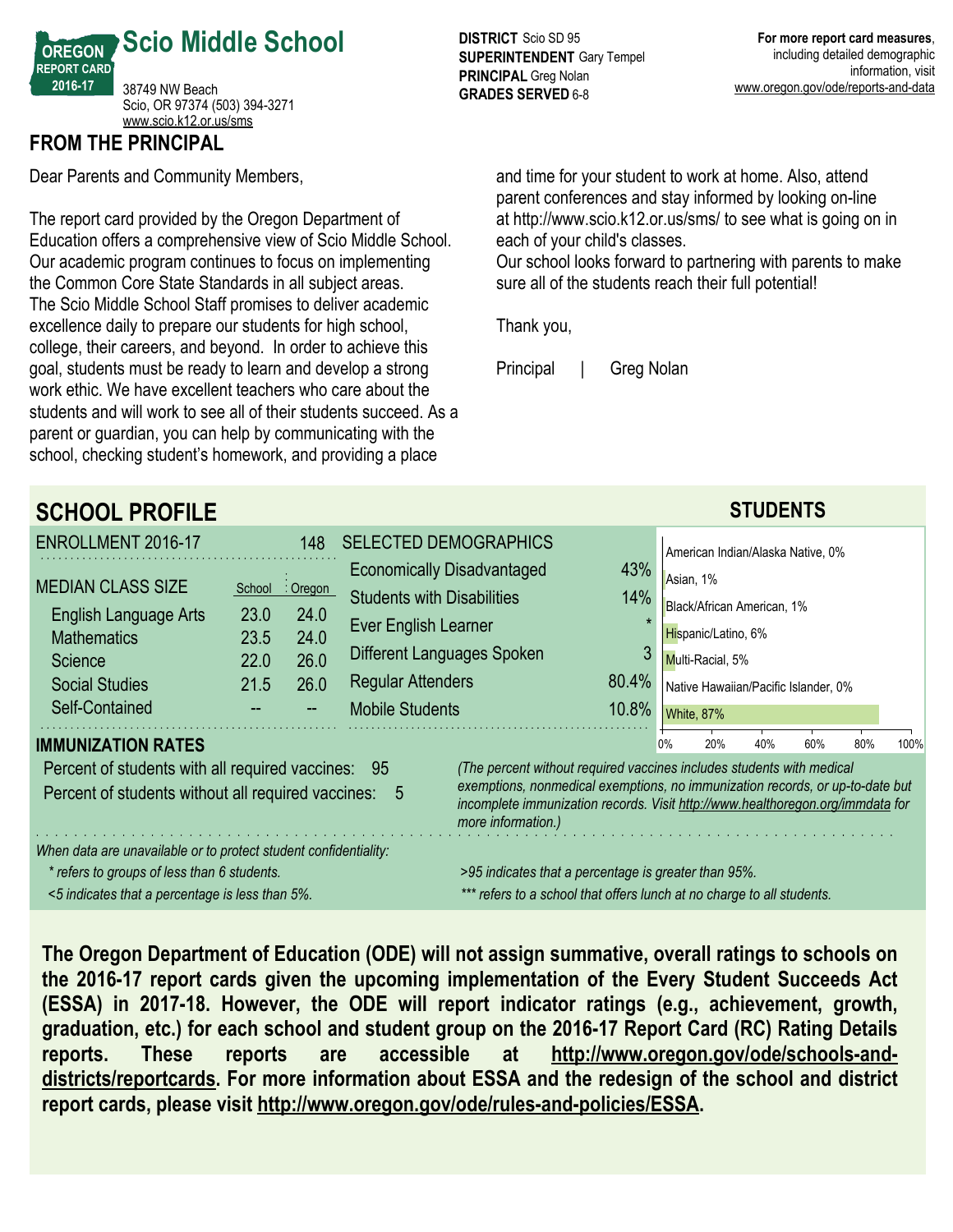#### **Scio Middle School DISTRICT** Scio SD 95 **SUPERINTENDENT** Gary Tempel **PRINCIPAL** Greg Nolan **GRADES SERVED** 6-8

**For more report card measures**, including detailed demographic information, visit www.oregon.gov/ode/reports-and-data

*confidentiality.*

38749 NW Beach Scio, OR 97374 (503) 394-3271 <www.scio.k12.or.us/sms>

## **PROGRESS** ARE STUDENTS MAKING ADEQUATE GAINS OVER TIME?

| <b>SCHOOL</b>                                                                    | Performance of students enrolled in the school for a full academic year                                                                                                                                                      |                                              |                                                         |                              |                                                                |                                                                                  |                                       |  |  |  |
|----------------------------------------------------------------------------------|------------------------------------------------------------------------------------------------------------------------------------------------------------------------------------------------------------------------------|----------------------------------------------|---------------------------------------------------------|------------------------------|----------------------------------------------------------------|----------------------------------------------------------------------------------|---------------------------------------|--|--|--|
| <b>PERFORMANCE</b>                                                               | $ \times $ Yes<br>Did at least 95% of the students at this school take required assessments?<br>No, Interpret Results with Caution<br>Participation rate criteria are in place to ensure schools test all eligible students. |                                              |                                                         |                              |                                                                |                                                                                  |                                       |  |  |  |
| The Smarter<br>Balanced and<br>alternate<br>assessments have<br>four performance | 2014-15 was the first operational year of the<br>new English language arts and mathematics<br>assessments.                                                                                                                   |                                              | School Performance (%)<br>2014-15<br>2013-14<br>2015-16 |                              | <b>School</b><br>:Performance (%) :Performance (%):<br>2016-17 | Oregon<br>2016-17                                                                | Like-School<br>Average (%)<br>2016-17 |  |  |  |
| levels where levels 3<br>and 4 are meeting                                       | English Language Arts (Administered statewide in grades: 3-8, 11)                                                                                                                                                            |                                              |                                                         |                              |                                                                |                                                                                  |                                       |  |  |  |
| the standard for<br>school and district<br>accountability.                       | Levels 3 & 4<br>Level 2<br>Level 1                                                                                                                                                                                           |                                              | 42.1<br>37.9<br>20.0                                    | 51.4<br>32.9<br>15.8         | 48.6<br>33.1<br>18.3                                           | 55.2<br>23.9<br>20.9                                                             | 55.3<br>24.4<br>20.3                  |  |  |  |
| See report cards                                                                 | <b>Mathematics</b>                                                                                                                                                                                                           | (Administered statewide in grades: 3-8, 11)  |                                                         |                              |                                                                |                                                                                  |                                       |  |  |  |
| from previous years<br>to view historical<br>OAKS performance<br>data.           | Levels $3 & 4$<br>Level <sub>2</sub><br>Level 1                                                                                                                                                                              |                                              | 37.7<br>28.3<br>34.1                                    | 39.7<br>36.3<br>24.0         | 40.8<br>31.7<br>27.5                                           | 41.9<br>26.6<br>31.5                                                             | 39.9<br>30.0<br>30.1                  |  |  |  |
|                                                                                  | Science                                                                                                                                                                                                                      | (Administered statewide in Grades: 5, 8, 11) |                                                         |                              |                                                                |                                                                                  |                                       |  |  |  |
|                                                                                  | Exceeded<br>Met<br>Did not meet                                                                                                                                                                                              | 83.1                                         | 18.6<br>3.5<br>75.4<br>64.4<br>71.9<br>16.9<br>24.6     | 14.5<br>63.6<br>49.1<br>36.4 | 13.3<br>73.3<br>60.0<br>26.7                                   | 11.5<br>62.8<br>51.3<br>37.2                                                     | 13.8<br>72.0<br>58.2<br>28.0          |  |  |  |
|                                                                                  | Visit www.oregon.gov/ode/reports-and-data for additional                                                                                                                                                                     |                                              |                                                         |                              |                                                                | *, <5, and >95 are displayed when the data must be suppressed to protect student |                                       |  |  |  |

*assessment results.*

**OREGON REPORT CARD 2016-17**

# **OUTCOMES** FOR KEY STUDENT GROUPS AT THIS SCHOOL COMPARED TO THE SAME GROUPS STATEWIDE

| <b>STUDENT</b>                  |                                   |                              |                                          |                               |                     |               |                                             |                               |                                                                                     |                |                                          |                               |
|---------------------------------|-----------------------------------|------------------------------|------------------------------------------|-------------------------------|---------------------|---------------|---------------------------------------------|-------------------------------|-------------------------------------------------------------------------------------|----------------|------------------------------------------|-------------------------------|
| <b>GROUP</b><br><b>OUTCOMES</b> |                                   | School<br>(%)                | Oregon<br>Performance Performance<br>(%) | Like-School<br>Average<br>(%) |                     | School<br>(%) | Oregon<br>:Performance : Performance<br>(%) | Like-School<br>Average<br>(%) | (%)                                                                                 | School         | Oregon<br>Performance Performance<br>(%) | Like-School<br>Average<br>(%) |
|                                 | <b>Economically Disadvantaged</b> |                              | American Indian/Alaska Native            |                               |                     |               | <b>Native Hawaiian/Pacific Islander</b>     |                               |                                                                                     |                |                                          |                               |
|                                 | Eng. Lang. Arts                   | 32.8                         | 42.3                                     | 45.6                          | Eng. Lang. Arts     | $\star$ .     | 35.6                                        | 41.3                          | Eng. Lang. Arts                                                                     | $\star$ :      | 38.8                                     | 57.1                          |
|                                 | <b>Mathematics</b>                | 26.2                         | 28.4                                     | 30.1                          | Mathematics         | *             | 26.1                                        | 26.1                          | <b>Mathematics</b>                                                                  |                | 27.2                                     | 46.2                          |
|                                 | Science                           | 73.7                         | 51.0                                     | 63.8                          | Science             | $^\star$      | 49.1                                        | 56.7                          | Science                                                                             |                | 41.9                                     | $\star$                       |
|                                 |                                   | <b>Ever English Learners</b> |                                          |                               | <b>Asian</b>        |               |                                             |                               | <b>White</b>                                                                        |                |                                          |                               |
|                                 | Eng. Lang. Arts                   |                              | 35.8                                     | 37.9                          | Eng. Lang. Arts     | $\star$ .     | 75.2                                        | 76.9                          | Eng. Lang. Arts                                                                     | 50.4:          | 60.9                                     | 56.2                          |
|                                 | <b>Mathematics</b>                |                              | 24.5                                     | 21.4                          | <b>Mathematics</b>  | *             | 68.9                                        | 61.5                          | <b>Mathematics</b>                                                                  | 44.7:          | 47.5                                     | 41.5                          |
|                                 | Science                           |                              | 37.1                                     | 47.9                          | Science             |               | 69.5                                        | 87.1                          | Science                                                                             | $70.7$ :       | 70.9                                     | 73.3                          |
|                                 | <b>Students with Disabilities</b> |                              |                                          | <b>Black/African American</b> |                     |               |                                             | <b>Female</b>                 |                                                                                     |                |                                          |                               |
|                                 | Eng. Lang. Arts                   | 15.8                         | 18.6                                     | 17.0                          | Eng. Lang. Arts     | *             | 33.4                                        | 40.0                          | Eng. Lang. Arts                                                                     | 49.2:          | 61.5                                     | 62.3                          |
|                                 | <b>Mathematics</b>                | 10.5                         | 13.8                                     | 10.9                          | Mathematics         |               | 19.2                                        | 10.0                          | <b>Mathematics</b>                                                                  | 39.7:          | 42.7                                     | 41.0                          |
|                                 | Science                           |                              | 30.1                                     | 37.0                          | Science             | *             | 34.3                                        | 50.0                          | Science                                                                             | 72.7:          | 60.8                                     | 72.5                          |
|                                 | <b>Migrant</b>                    |                              |                                          |                               | Hispanic/Latino     |               |                                             |                               | <b>Male</b>                                                                         |                |                                          |                               |
|                                 | Eng. Lang. Arts                   | $\star$                      | 31.2                                     | 42.9                          | Eng. Lang. Arts     | 22.2          | 38.7                                        | 50.8                          | Eng. Lang. Arts                                                                     | 48.1:          | 49.2                                     | 48.8                          |
|                                 | <b>Mathematics</b>                | $\star$                      | 20.1                                     | 42.9                          | <b>Mathematics</b>  | $5$           | 24.8                                        | 28.2                          | <b>Mathematics</b>                                                                  | 41.8:          | 41.2                                     | 38.8                          |
|                                 | Science                           |                              | 31.7                                     | 56.5                          | Science             |               | 42.0                                        | 58.9                          | Science                                                                             | $73.5^{\circ}$ | 64.7                                     | 71.6                          |
|                                 |                                   | <b>Talented and Gifted</b>   |                                          |                               | <b>Multi-Racial</b> |               |                                             |                               |                                                                                     |                |                                          |                               |
|                                 | Eng. Lang. Arts                   | $^{\star}$                   | 95.4                                     | >95                           | Eng. Lang. Arts     | 42.9          | 59.3                                        | 50.3                          | *, <5, and >95 are displayed when the data<br>must be suppressed to protect student |                |                                          |                               |
|                                 | <b>Mathematics</b>                | $\star$                      | 94.1                                     | >95                           | <b>Mathematics</b>  | 14.3          | 45.1                                        | 37.2                          | confidentiality.                                                                    |                |                                          |                               |
|                                 | Science                           | $\star$                      | 97.5                                     | >95                           | Science             |               | 67.7                                        | 74.5                          |                                                                                     |                |                                          |                               |
|                                 |                                   |                              |                                          |                               |                     |               |                                             |                               |                                                                                     |                |                                          |                               |